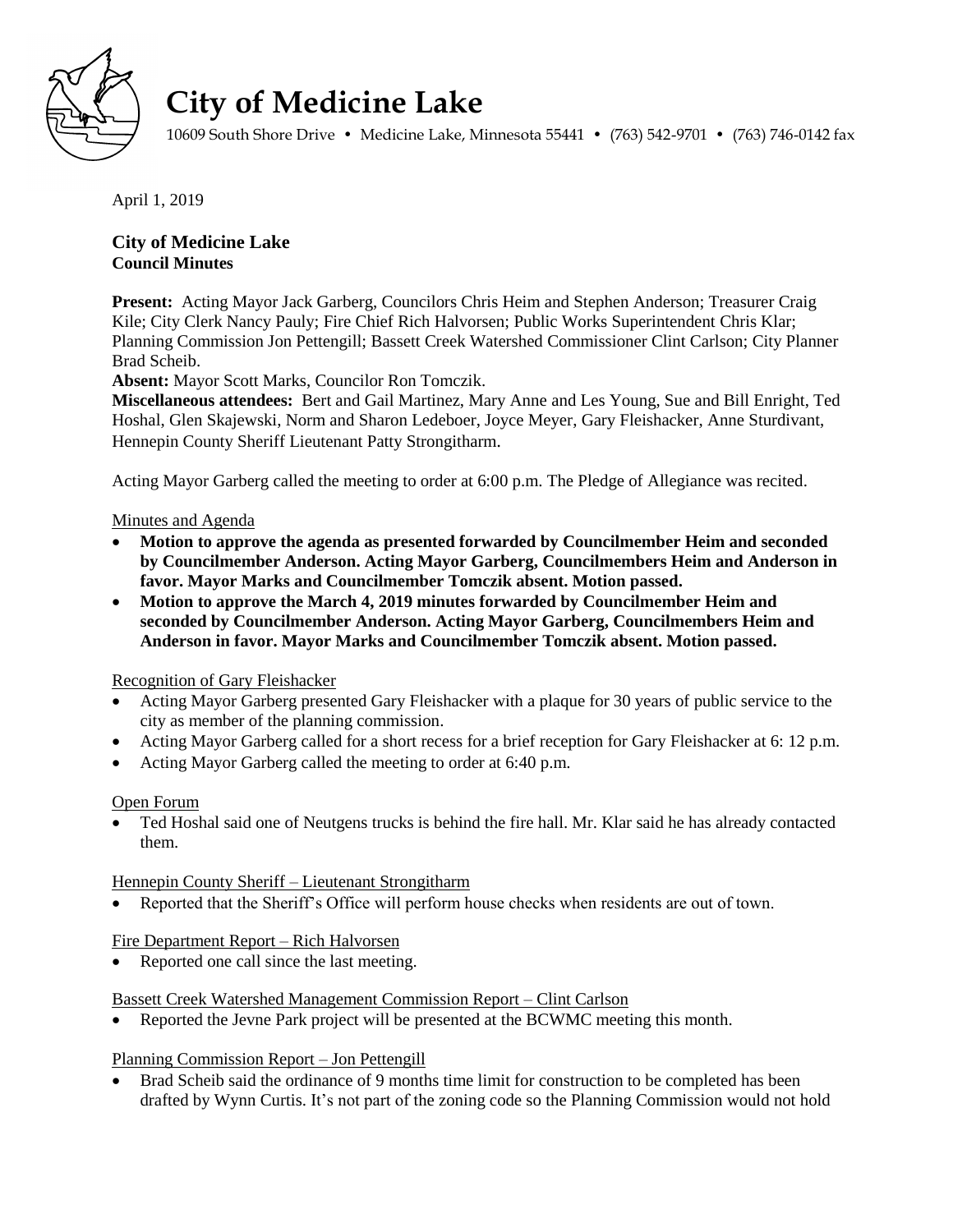the public hearing. It doesn't have to be a public hearing, but the notice for the meeting needs to be posted 10 days prior to the meeting. It should be added to the agenda for next month's city council meeting and action taken.

Public Works Superintendent Report – Chris Klar

Reported there was some flooding due to frozen culverts.

Treasurer's Report – Craig Kile

- Receipts in reporting period: \$207
- Receipts year to date: \$13,186
- Disbursements in reporting period: \$39,946
- Disbursements year to date: \$74,269
- **Motion to approve the summary spending, receipts and cash balances through April 1, 2019 forwarded by Councilmember Heim and seconded by Councilmember Anderson. Acting Mayor Garberg, Councilmembers Heim and Anderson in favor. Mayor Marks and Councilmember Tomczik absent. Motion passed.**

#### Officer Reports:

Councilmember Garberg

• Reported there has been a lot of snow removal.

## Councilmember Tomczik

No report.

## Councilmember Heim

- Reported he and Chris Klar are researching what's involved to install water in the city for hydrants for long term planning, perhaps with a road project. There are no actions.
- **Motion to approve resolution 19-05 a resolution approving grant agreement between the Metropolitan Council and the City of Medicine Lake for the 2017 sanitary sewer rehabilitation project forwarded by Councilmember Anderson and seconded by Councilmember Heim. Acting Mayor Garberg, Councilmembers Heim and Anderson in favor. Mayor Marks and Councilmember Tomczik absent. Motion passed.**

#### Councilmember Anderson

Reported he is working on updating the ordinance related to rental property and fees.

#### Mayor Marks

• None.

#### New Business

- **Motion to approve resolution 19-06 a resolution approving the Local Water Management Plan prepared by the City of Medicine Lake forwarded by Councilmember Heim and seconded by Councilmember Anderson. Acting Mayor Garberg, Councilmembers Heim and Anderson in favor. Mayor Marks and Councilmember Tomczik absent. Motion passed.**
- Selling 6 Colonial Circle was discussed. Brad Scheib said the city needs to know what part of the property is buildable and whether flood plain mitigation is needed. There is a buyer who is interested in the property. Councilmember Heim said he doesn't know if we'd be getting enough out of it for all the complexity that is involved. Acting Mayor Garberg recommended continuing to look into it.
- Acting Mayor Garberg said he received a form on the goose roundup. He passed it on to Three Rivers Park District.